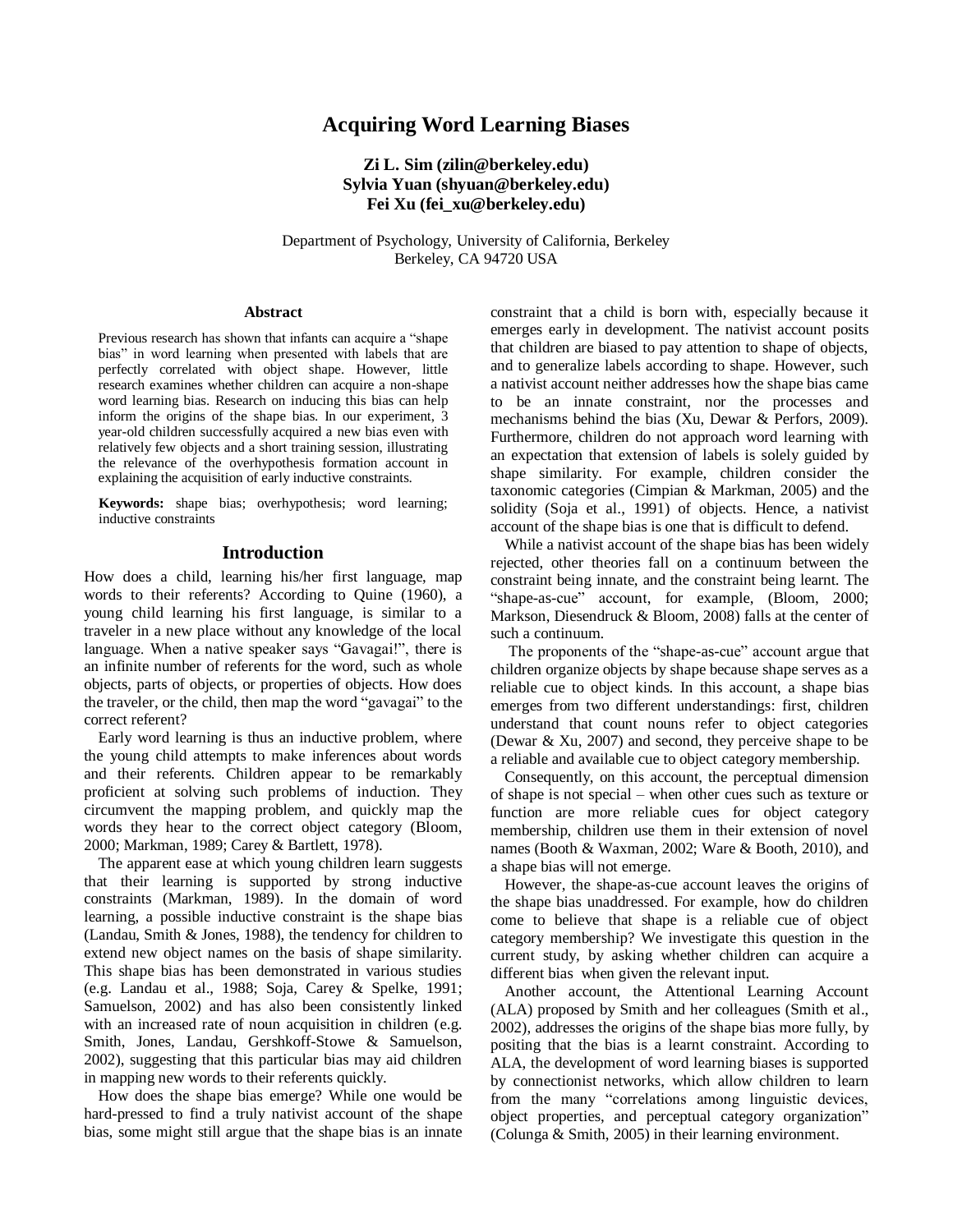For example, solid rigid objects tend to be organized into categories according to their shapes. Children notice such regularities and begin to form associations between object names and object shapes in individual categories. This association forms the first-order generalization, which refers to the structure of individual categories: "cups are cupshaped; balls are ball-shaped; etc.". Then children make associations across these learned categories, forming the second-order generalization: "X"s are X-shaped," and that categories are organized by the similarities in shape. These learned associations later direct children to attend to shape when learning new names (Smith et al., 2002).

In summary, the ALA argues that the shape bias is a learnt constraint, and derives entirely from the evidence that children encounter in their learning environment and the associations that they make between names of object categories and the properties of objects.

While ALA makes a strong case for how the shape bias emerges from regularities in children's environment, there are alternative explanations for the bias' origins. A recent framework construes the shape bias as an overhypothesis, describing its emergence via computational principles of hierarchical Bayesian model (Goodman, 1955; Kemp, Perfors & Tenenbaum, 2007; Xu et al., 2009). According to Goodman (1955), overhypothesis refers to an over-arching generalization that one makes across different categories. As such, an overhypothesis is analogous to the second-order generalization identified in the ALA by Smith et al. (2002).

The point of divergence between the ALA and the overhypothesis formation account occurs in their respective explanations for how children acquire the higher order generalizations that aid their noun extensions. On the one hand, the ALA appears to be a bottom-up associative process, as suggested by the 4-step model describing the ALA in Smith et al. (2002). In relation to higher order generalizations, the authors argue that "the child makes a higher-order generalization across learnt categories about the common structure of named object categories," implying that the first order generalizations form the basis for higher order generalizations. Thus, children first begin by collecting evidence for lower levels of generalizations, and then move into making higher order generalizations.

On the other hand, the overhypothesis formation account describes learners as collecting statistical evidence and making generalizations at multiple levels simultaneously. In fact, it may be possible to make a second order generalization before the first order generalization, or to be more confident about the higher-order generalization (Kemp et al., 2007; Xu et al., 2009).

Accordingly, ALA strikes one as a rather laborious process that requires a lot of time for learning and large amounts of data, while the overhypothesis formation account suggests that learning can occur at rapid speeds with relatively sparse data.

Therefore, the overhypothesis formation account provides a new framework to explain how the shape bias may be quickly acquired from inputs in the child"s environment. For example, when children encounter evidence that cups have cup-shapes, their hypothesis that "cups are all cup-shaped" has an increased probability of being true, while other hypotheses, such as "cups are all red in color," decrease in probability correspondingly. At the same time, their overhypothesis that "X"s are all X-shaped" has an increased probability of being true as well. Through the collection of data describing labeling instances and adjusting their hypotheses accordingly, children can acquire a shape bias that manifests itself as a constraint, an expectation that objects in the same category tend to have the same shape (Kemp et al., 2007). More importantly, the overhypothesis account also predicts that learners can rapidly learn to apply these generalizations to new instances, extending brand-new labels even when provided with only one or a few positive exemplars. The overhypothesis formation account is thus a powerful mechanism that can account for the acquisition of this inductive constraint.

Despite their differences, both accounts have a common premise – that the shape bias is learnt. Two lines of empirical research can demonstrate that the shape bias is indeed acquired from the statistical regularities in the environment: one is to conduct training studies on the shape bias itself; the other is to see if young children can be trained to acquire a different bias given the relevant input.

In the first line of research, training studies are used to induce a shape bias in children younger than the age at which they show a reliable tendency to extend novel names by shape. In Smith et al. (2002), experimenters labeled objects that were organized perfectly according to shape, once a week for 7 weeks to 17-month-old infants. Objects of the same shape had the same label, and this training facilitated the emergence of a shape bias. Clearly, the shape bias is learnt from input in the environment, justifying the Attentional Learning Account.

However, note that these results are also consistent with the overhypothesis formation account. In fact, the sparseness of the data presented, coupled with the speedy success of the infants, suggests that the overhypothesis formation account may be more in line with the results than the ALA (Xu et al., 2009).

In the present study, we pursue the second line of research, attempting to show that the shape bias is learnt by inducing a non-shape word learning bias in children through training. If the shape bias is indeed acquired from data in the environment, presenting children with objects organized and named according to similarities in a different dimension, such as color or pattern, should cause them to pick up a color or pattern bias respectively.

One study that had earlier explored this line of research is Samuelson  $(2002)$ , which provided  $15 - 20$  month-old infants with intensive naming experience using solid exemplars either organized by shape similarity (Shapebiased condition) or material similarity (Material-biased condition). Infants in the Shape-biased condition extended labels by shape reliably in the generalization task. However,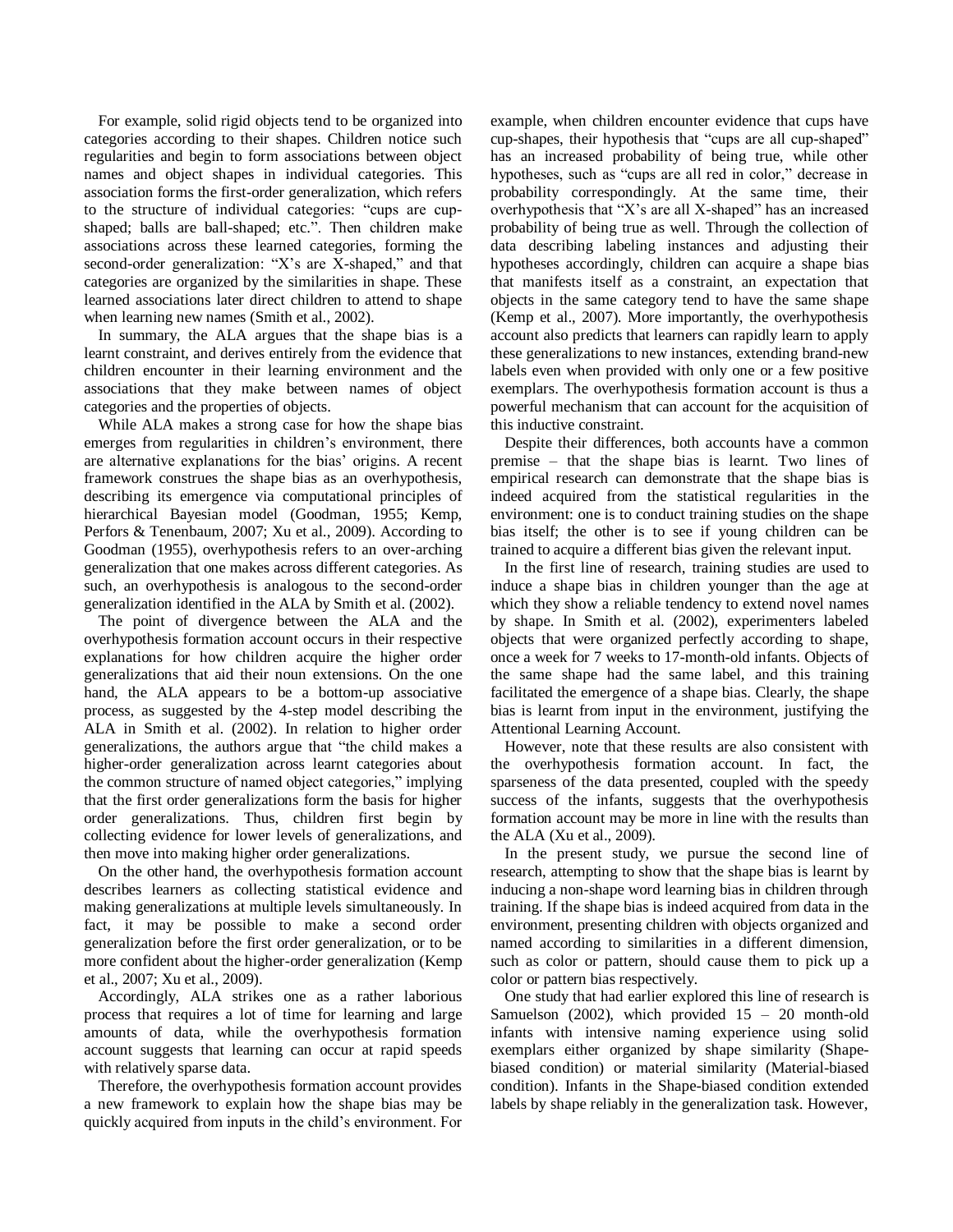infants in the Material-biased condition did not reliably extend labels by material.

As the author speculates, the children did not acquire a material bias potentially because of their previously learnt noun labels, which prevented them from developing a material bias. However, we contend that the non-emergence of the material bias may have resulted from material being a more subtle dimension than shape. Hence, the infants might have been overwhelmed by the salience of the shape dimension, and failed to notice that the exemplars were labeled and organized by their material. Accordingly, using a different dimension with a higher perceptual salience may facilitate the emergence of a non-shape word learning bias.

Recent research has illustrated that infants have the capacity to form overhypotheses over different dimensions, such as shape and color. In Dewar  $\&$  Xu (2010), an experimenter sampled from 3 boxes and produced 4 objects from each box that were identical in shape. 9 month-old infants looked significantly longer when the objects taken from a fourth box did not match in shape, indicating that they had formed an overhypothesis from the familiarization trials that "objects from the same box are uniform in shape". Furthermore, this learning was not limited to the shape dimension; infants could form an overhypothesis about color uniformity given the appropriate input.

These results suggest that the mechanism for overhypothesis formation is present very early, and that infants have the capacity to acquire a non-shape bias, at least in non-linguistic tasks. Thus, we consider it likely that children can rapidly develop a different bias when presented with appropriate regularities in a word learning context.

We designed an experiment asking if children can acquire a non-shape word learning bias when provided with the appropriate regularities. The procedure was modeled after Smith et al. (2002), except that the training phase was limited to a single 10-minute session. Three year-old children were provided with a naming experience consisting of exemplars categorized according to either shape or pattern. They were then asked to make first-order generalizations, where they had to extend a label that they had previously heard on to a novel object, and second-order generalizations, where they had to extend a novel label to a new object. Also, we chose to use pattern as the dimension of interest, as it is another perceptual dimension that is readily available. With such a short training session, a rapid induction of a non-shape word learning bias would suggest that overhypothesis formation can better account for the developmental origins of the shape bias.

## **Method**

## **Participants**

Forty-eight English-speaking 3-year-olds (23 boys and 25 girls) with a mean age of 38.7 months (range = 29.9 to 46.9 months) were tested. All were recruited from Berkeley, California, and its surrounding communities. An additional 9 children were tested but excluded due to failing to make a correct choice during the practice trials ( $N = 3$ ), side bias<sup>1</sup>  $(N = 3)$ , parental interference  $(N = 2)$  or refusal to point (N)  $= 1$ ).

#### **Materials and Procedure**

The children were tested individually in the laboratory in front of a laptop, with their parents seated behind them in the testing room. Each child was randomly assigned to a Shape condition, a Pattern condition, or a Control condition. They were introduced to novel nonsense words under the cover story of two stuffed animals (Doggy and Mr. Crocodile) sharing their language with us, an animal for each critical block. The cover story served to discourage the children from possibly using the biases they may have previously acquired. Novel objects with various shapes and patterns were presented on the laptop. The words labeling the novel objects were used in sentences with count nouns syntax, such as "Look, this is a *blick*!".

**Shape and Pattern Conditions** The procedure for the experimental conditions (Shape or Pattern) consisted of a practice phase and 2 critical blocks of trials. Each critical block consisted of a training phase, followed by a test phase. There was a 1 minute interval between the 2 critical blocks, to re-engage the child in the task.

In the practice phase, each child received 2 practice trials. In each practice trial, the child was presented with a target item – a novel-looking object – that was labeled with a novel name (e.g. blick, geel, toopa). Then, the child was presented with 2 choice items: an identity match, which was identical to the target item, and a distracter, which differed from the target item in both shape and pattern.

In the training phase of each critical block, each child saw 16 novel objects, presented either in 2 categories with 8 members each (2-category set), or 4 categories with 4 members each (4-category set). In the shape condition, each category had objects that were identical in shape but differed in pattern, and in the pattern condition, each category had objects that were identical in pattern but differed in shape. (See Figure 1.) Objects in the same category were labeled with the same nonsense word. Each object category was presented 3 times, and was associated with its label 5 times.

In the test phase, each child was given a first-order generalization test, and a second-order generalization test. In the first-order test, each child was presented with a *familiar target object*, an object previously shown in the training phase. This object was paired with its name, "Doggy said this was a X." At test, the child was shown 2 new objects: a *shape-match* object, which was identical to the target in shape but not pattern, and a *pattern-match* object*,* which was identical to the target in pattern but not shape. (See Figure 2.) The child was then requested to choose between the two objects by being asked, "Can you point to another X?"

-

 $<sup>1</sup>$  5 or more points to the same side out of 6 trials. See procedure.</sup>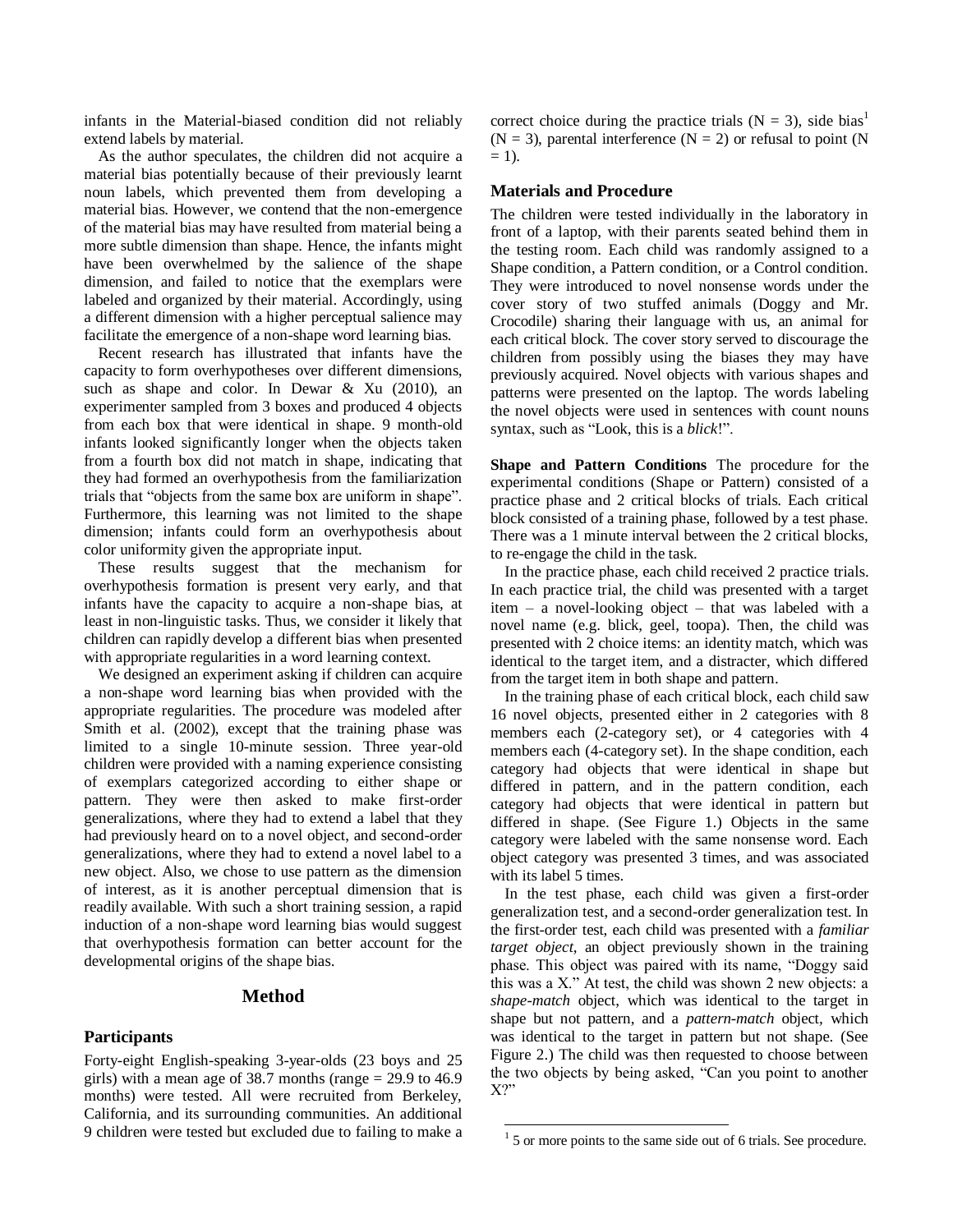

Figure 1: One set of stimuli used in training phase.



Figure 2: One set of stimuli used for test trials.

In the second order test, each child was presented first with a *novel target object*, an object that had never been used in the training phase. This novel object was then paired with a novel label, "Doggy told me this is a X." At test, the child was asked to extend the novel label by choosing between 2 new objects: a *shape-match* object and a *patternmatch* object. (See Figure 2.)

**Control Condition** In the control condition, the training phases were removed from the critical blocks, and the children entered the test phase immediately after the practice phase. The control condition provided a baseline measure of the children"s extension of novel words according to shape or pattern.

## **Coding**

In the test trials of the 3 conditions, choosing a *patternmatch* object was scored as 1 point, and the maximum score for each child was 4 as there were 4 test trials in total. The children"s scores were then converted into percentage of pattern-extension (extending labels to novel objects according to pattern).

## **Results**

An alpha level of 0.05 was used in all statistical analyses. Preliminary analyses of the percentage of pattern-extension found no effects of gender, age-split (whether the children were younger or older than the median age of the group) or category structure (2- vs. 4-category set used in training phase). Subsequent analyses were thus collapsed over these variables.



Figure 3: Percentage of pattern-extension in pattern, shape and control conditions. Error bars represent SE.

As Figure 3 indicates, the children"s percentage of pattern-extension varied according to the condition they were assigned to. Using the children"s percentage of pattern-extension in the test trials, a 3x2 repeated measures analysis of variance (ANOVA) was performed with Condition (Shape vs. Pattern vs. Control) as a betweensubjects factor and Order of Generalization  $(1<sup>st</sup>$  order generalization vs.  $2<sup>nd</sup>$  order generalization) as a withinsubjects factor. The analysis revealed a significant main effect of Condition,  $F(2, 45) = 6.91$ ,  $p = .002$ ; the children are significantly more likely to make extensions by pattern in the Pattern condition than in the Shape or Control conditions. The analysis also revealed no main effect of Order of Generalization,  $F(1, 45) < 1$ ; children were equally successful in the  $1<sup>st</sup>$ -order generalization task and the  $2<sup>nd</sup>$ order generalization task. There was no significant interaction between Condition and Order of Generalization,  $F(2, 45) < 1.$ 

Critically, we were interested in the effect of training in both the Shape and Pattern conditions. Children in the Shape condition extended labels to new instances by pattern 16% (*SE = 6)* of the time, Patten condition 59% (*SE = 10)* of the time and Control condition  $27\%$  ( $SE = 10$ ) of the time. Children in the Pattern condition were significantly more likely to make extensions according to pattern, as compared to the children in the Shape condition,  $t(30)$  = 3.58,  $p = .001$  and the children in the Control condition,  $t(30) = 2.42$ ,  $p = .02$ . The children in the Shape and Control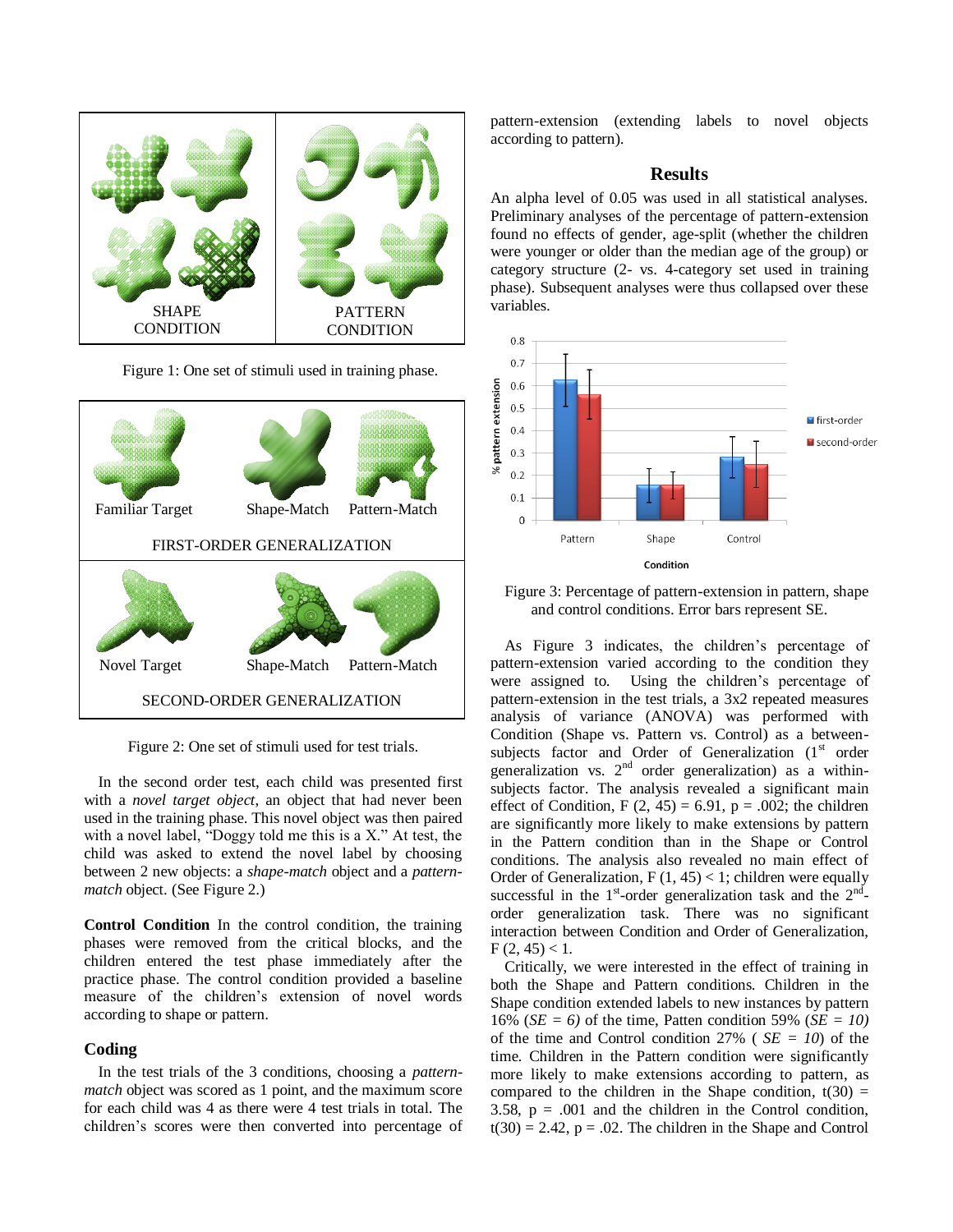conditions did not differ in the percentage of patternextension,  $t(30) < 1$ . Note that the comparisons were not made against .5, as children were not equally likely to extend labels by shape and pattern without training. In fact, at chance levels, children"s percentage of pattern extension is .27, as demonstrated in the Control condition.

## **Discussion**

The present study examined whether 3 year-olds can acquire a new bias in a word learning context. The results demonstrate that the children can. After receiving rather sparse evidence in a short training phase (about 10 minutes), the children quickly made first-order and second-order generalizations about how the objects were being labeled and categorized. Using these generalizations, they extended labels to novel objects by shape or pattern, depending on the training condition that they were assigned to. Children in the Pattern condition were significantly more likely to make extensions of novel words according to pattern, as compared to children in the Shape condition or the Control condition. These results provide evidence that children are capable of acquiring non-shape word learning biases from appropriate regularities in the environment.

Furthermore, children performed similarly in the first and second order generalization tasks after a short training session, suggesting that they were collecting statistical evidence at multiple levels simultaneously.

The effect of training in the Pattern condition appears to be strong, as indicated in Figure 3. In the Control condition, we measured children"s percentage of pattern-extension at baseline, without any exposure to training that consistently organized and labeled objects by shape or pattern. The children in the Control condition extended labels according to pattern 27% of the time (i.e., by shape 73% of the time), suggesting that our child participants had a pre-existing shape bias, possibly acquired from the naming experiences that they had in their learning environment. Yet, the children in the Pattern condition were significantly more likely to extend labels by pattern, demonstrating that the pattern training had facilitated the emergence of a "pattern bias" in a word learning context. Clearly, children do not blindly attend to the shape of objects, and do not broadly apply the same shape bias in extending labels for all objects.

Regrettably, our results do not rule out another plausible explanation: instead of learning that the objects were labeled according to pattern, the children in the Pattern condition simply learnt that the objects were not labeled by shape. Even if this alternative explanation was really the case, the results still suggest that the Pattern training causes the children"s shape bias to be temporarily overridden, and also interestingly induces a different sort of bias, albeit not the one we expected. Future studies can rule out this alternative explanation by using a third object in test trials.

The speedy induction of a non-shape word learning bias with rather sparse evidence from the study's training phase suggests the presence of a mechanism in children that allows them to acquire word learning biases very rapidly with few exemplars. The results support the overhypothesis formation account, suggesting that children are rational learners. By using the evidence that they observe, children update their hypotheses at multiple levels simultaneously, acquiring inductive constraints that in turn support their learning. In our case, these constraints manifest as word learning biases, aiding children in mapping labels accurately to their referents.

Although the hierarchical Bayesian model that underlie the overhypothesis formation account do not specify the exact process of acquiring hypotheses, we can speculate that comparison might be one way to account for how hypotheses arise. When children compare objects, structural alignment invites extraction of common structures, which translates into the generation of new hypotheses (Christie & Gentner, 2010). At present, Gentner and her colleagues have focused on how comparison is applied to first-order generalizations, limiting the application of analogical learning models to the discussion of shape bias. The contributions of these models will certainly be magnified with future studies that examine the role of comparison on higher order generalizations.

In principle, connectionist models that underline the Attentional Learning Account (ALA) (Smith et al., 2002; Smith & Samuelson, 2006; Colunga & Smith, 2005) can also explain the results from the present study. Despite the rapid speed of learning displayed by the children in the Pattern condition, these results can be accounted by connectionist models with the appropriate parameters. However, we believe that this account is less likely, as connectionist models tend to be slow and laborious, requiring extensive amounts of evidence and long periods of time for learning before making appropriate generalizations.

Future research into the points of divergence between these connectionist models, which describe the ALA, and the hierarchical Bayesian model, which describes the overhypothesis formation account, will shed light on the nature of inductive constraints that support children"s early learning.

One such point of divergence relates to the category structure of stimuli presented during training sessions. Connectionist models posit that first-order generalizations are made before second-order generalizations, and thus predicts that the strength of first-order generalizations increases as number of exemplars per category increases. Conversely, the hierarchical Bayesian model posits that the levels of generalization are made simultaneously, thus the strength of the learner"s generalizations depends more greatly on the number of categories presented (Kemp et al., 2007).

Consequently, the hierarchical Bayesian model predicts that the children"s accuracy in the generalization tasks will be higher if they were presented with the 4-category set of stimuli than if they were presented with the 2-category set of stimuli. However, no main effect was found for Category Structure in the present study. A likely explanation for this null result is that the difference between the 4-category and